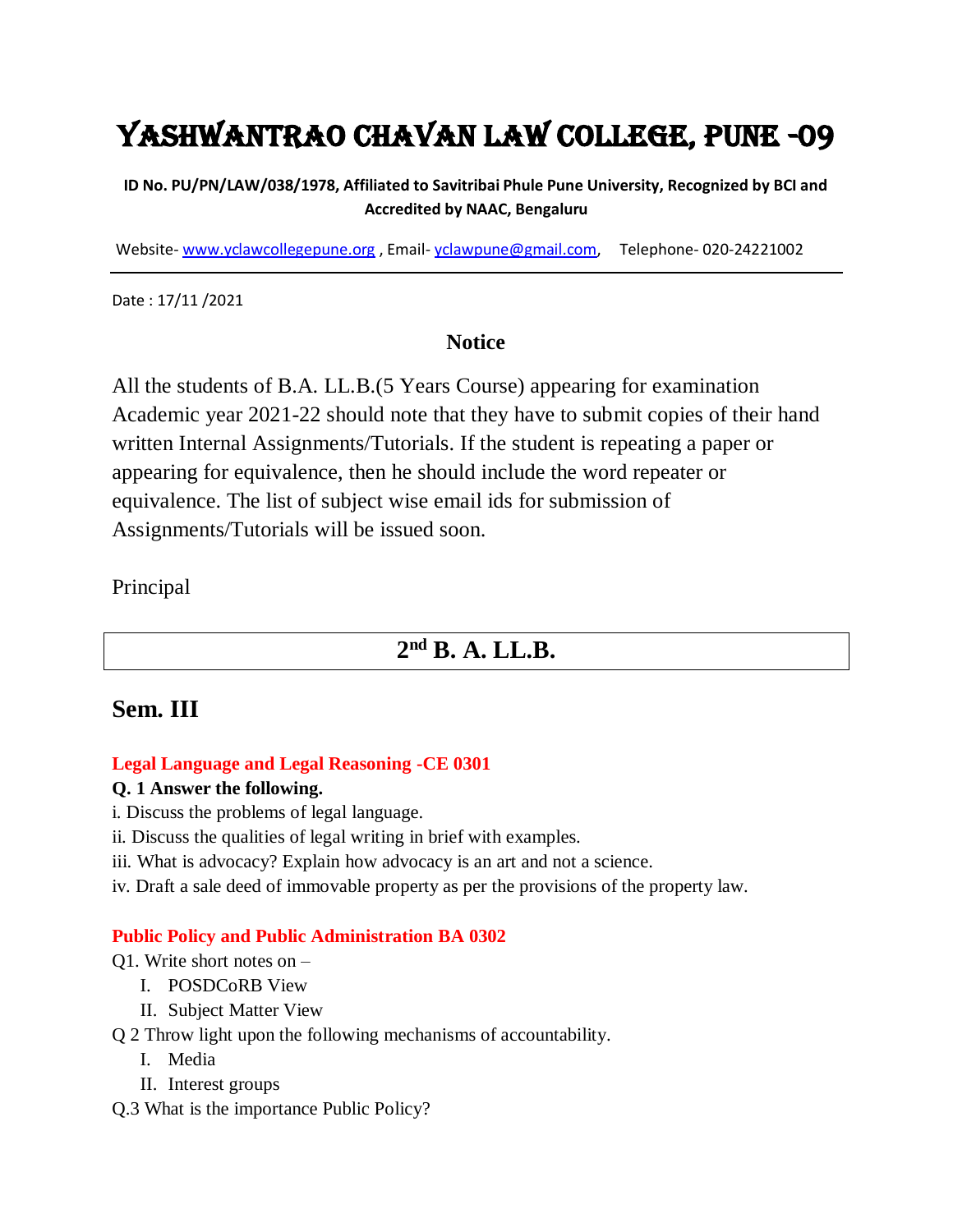- Q. 4 What is the New Public Management Approach in Public Administration.
- Q.5 Discuss the ethical and moral values in judicial administration.

#### **Theories of Development and Indian Economy - BA 0303**

#### Q - **Write a short note on :**

- 1. Features of Economic Development
- 2. Balanced Growth Theory.
- 3. Features of Indian Agriculture.
- 4. Concept of Public Sector Units (PSU)
- **5.** Special Economic Zone (SEZ)

#### **Society in India - - BA 0304**

- Q1. Throw light on the religious diversity in India. Highlight how it has influenced the development of the nation.
- Q2. 'Social stratification is an age old phenomenon and has been a part of human socialisation' give your remark on this statement with reference to the role of social stratification in construction of the gender roles.
- Q3. What are the major institutions of Indian society? Discuss any one in detail.
- Q4. India has grown through a number of movements all around the nation. List down any five movements which were initiated to uplift a social group.
- Q5. Explain westernization. Give its features and discuss how it affects social structure of a society.

### **Sem. IV**

#### **Law and Literature- BA 0401**

#### **Q. 1 Answer the following.**

- i. Discuss the role of Antonia in The Merchant of Venice.
- ii. Discuss how literature can help law students in their field.
- iii. What is, according to Dr APJ Abdul Kalam, the joy of reading?

#### **Q. 2 Write short notes.**

- i. Bassanio
- ii. Honeywell

#### **International Relations- BA 0402**

- **Q.1** Explain the 'Marxist Theory' of Internal Relations.
- **Q.2** Throw light upon the role of 'Non-state' actors in the International Relations
- **Q.3.** Explain the concept of 'Diplomacy'.
- **Q. 4.** Throw light upon the determinants of foreign policy.
- **Q.5**. Write short notes on –SAARC & IBSA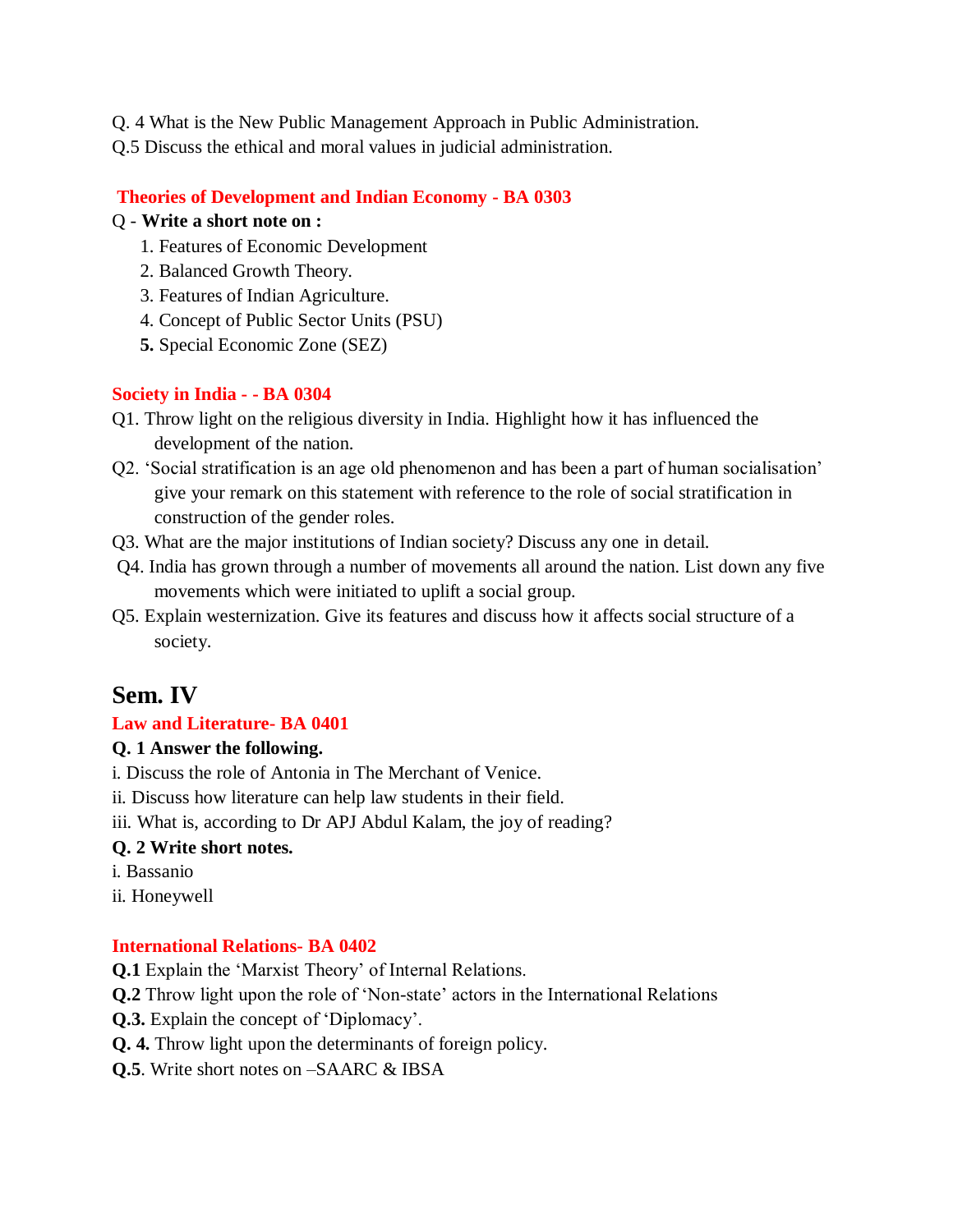#### **Law and Economics BA 0403**

Q. Write a short note on :

- 1. Origin and Development of Law and Economics
- 2. Explain National Rural Employment Guarantee Act 2005.
- 3. Impact of Agrarian Reforms in India
- 4. Coase Theorem on Property and Liability
- 5. Impact of Liberalisation on Law.

#### **Social Research Methods - BA 0404**

- Q1. What is Hypothesis? Is it important to create a hypothesis to carry out a research?
- Q2. List down and explain the secondary sources of data collection.
- Q3. Discuss various techniques of data collection and explain any one in detail.
- Q4. Differentiate between Qualitative and Quantitative methods in research.
- Q5. Explain in detail the qualities of a good research report.

### 3 rd BALLB

#### **LC 0501 Legal and Constitutional History**

- 1. Write a detail note on administration of justice in Bombay during the period of 1668 to 1726.
- 2. *"A great step forward was taken in the Indian Legal History when the Supreme Court of Judicature was created at Calcutta under the Regulating Act of 1773"*. Critically examine the establishment and working of the Supreme Court at Calcutta.
- 3. "According to some historians, the trial of Nandkumar was a judicial murder". Do you agree with this statement? Justify your answer with reasons.
- 4. Discuss in detail the jurisdiction of the Federal Court.
- 5. Write Short Notes on (*Any Two*)
	- a) Communal Award and Poona Pact
	- b) Morley-Minto Reforms

#### **LC -0502 Family Law – I**

- 1. Explain the provisions regarding Valid and Voidable marriage under The Hindu Marriage Act, 1955.
- 2. State the essentials of valid Nikah.
- 3. Define and Distinguish between two main Schools of Hindu Law.
- 4. Discuss in detail the grounds of divorce under The Parsi Marriage and Divorce Act, 1936.
- 5. State the provisions regarding solemnization of valid Christian Marriage.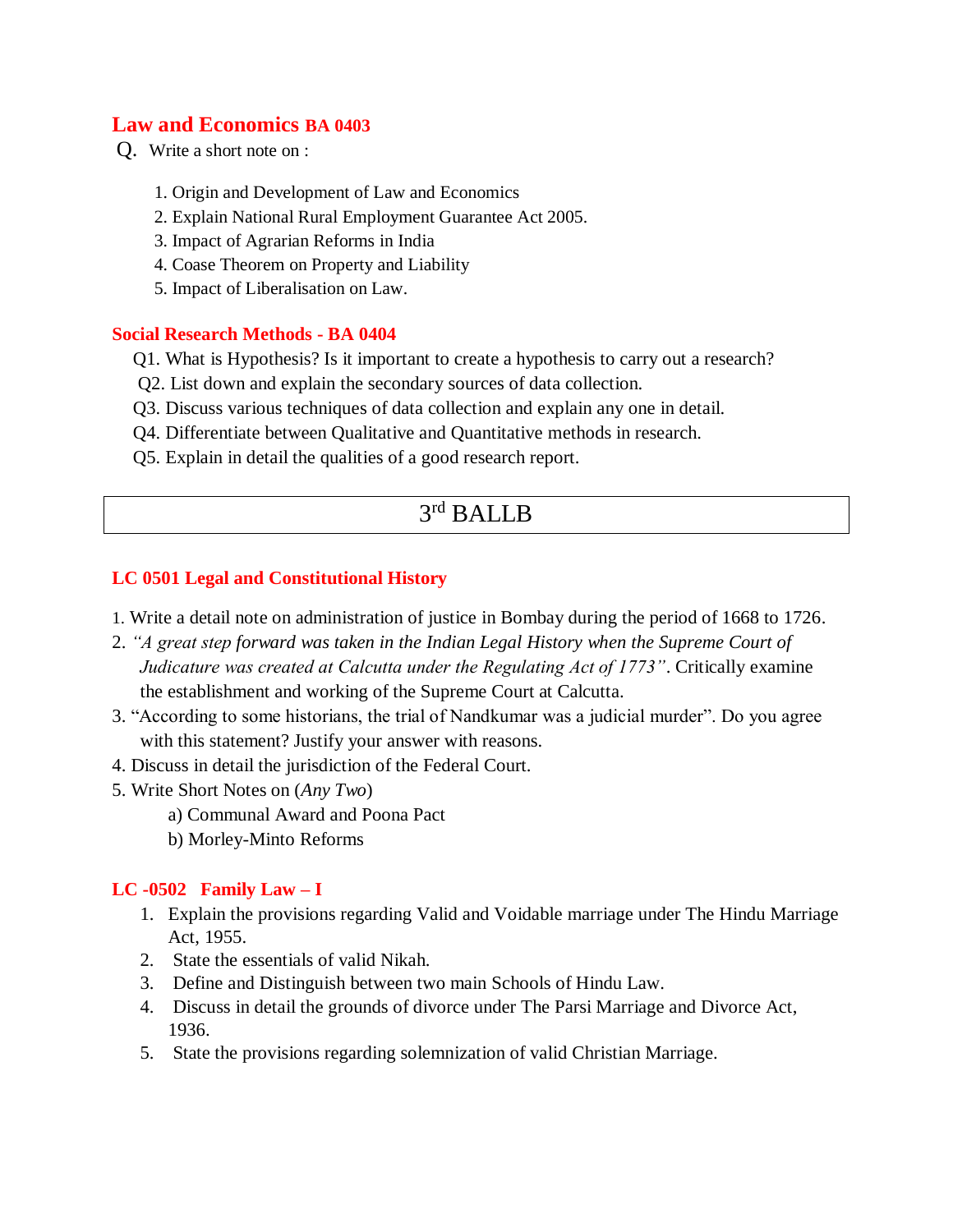#### **LC 0503 Law of Contract I**

- 1. All Agreements are not contract but All contracts are Agreements. Explain.
- 2. Discuss Void and Voidable Agreements?
- 3. What Remedies are available to an aggrieved party in case of breach of a contract?
- 4. Write any two Short Notes on:
	- a) Wagering Agreement
	- b) Time is an essence of contract
	- c) Revocation of proposal
- 5. Write any two Short Notes on:
	- a) Rescission
	- b) Injunction
	- c) Cases in which a Specific Performance can be granted

#### **LC 0504 Law of Crimes**

- 1. Discuss in detail Historical development of Indian Penal Code, 1960.
- 2. Discuss in detail Right of private defenses under Indian Penal Code, 1960.
- 3. What is the difference between murder and culpable homicide that doesn't amount to murder?
- 4. Define offences relating to women.
- 5. Discuss in detail offences against Property.

#### **LO 0505 Health and Food Law**

1. Discuss the constitutional protection given to health and its other related aspects. Use relevant case laws.

- 2. Explain the salient features of The Food Safety and Standards Act, 2006
- 3. What are the provisions related to health under different statutory provisions?
- 4. Discuss the salient features of The National Food Security Act, 2013.
- 5.Write Short Notes on (*Any Two*)
	- a) Concept and Importance of Health
	- b) Pre-natal Diagnostic Techniques (Regulation and Prevention of Misuse) Act, 1994

#### **LO 0506 Law of Trusts and Equity**

- 1. Discuss the different kinds of Trusts.
- 2. State the procedure for registration of Public Trusts under the Maharashtra Public Trust Act, 1950.
- 3. State the positive and negative duties of the Trustees under the Indian Trusts Act, 1882
- 4. State the powers of the Charity Commissioner under the Maharashtra Public Trust Act, 1950.
- 5. Discuss in detail the following Maxims.
	- a. Where there is Equal equity, the law shall prevail.
	- b. He who comes to equity must come with clean hands.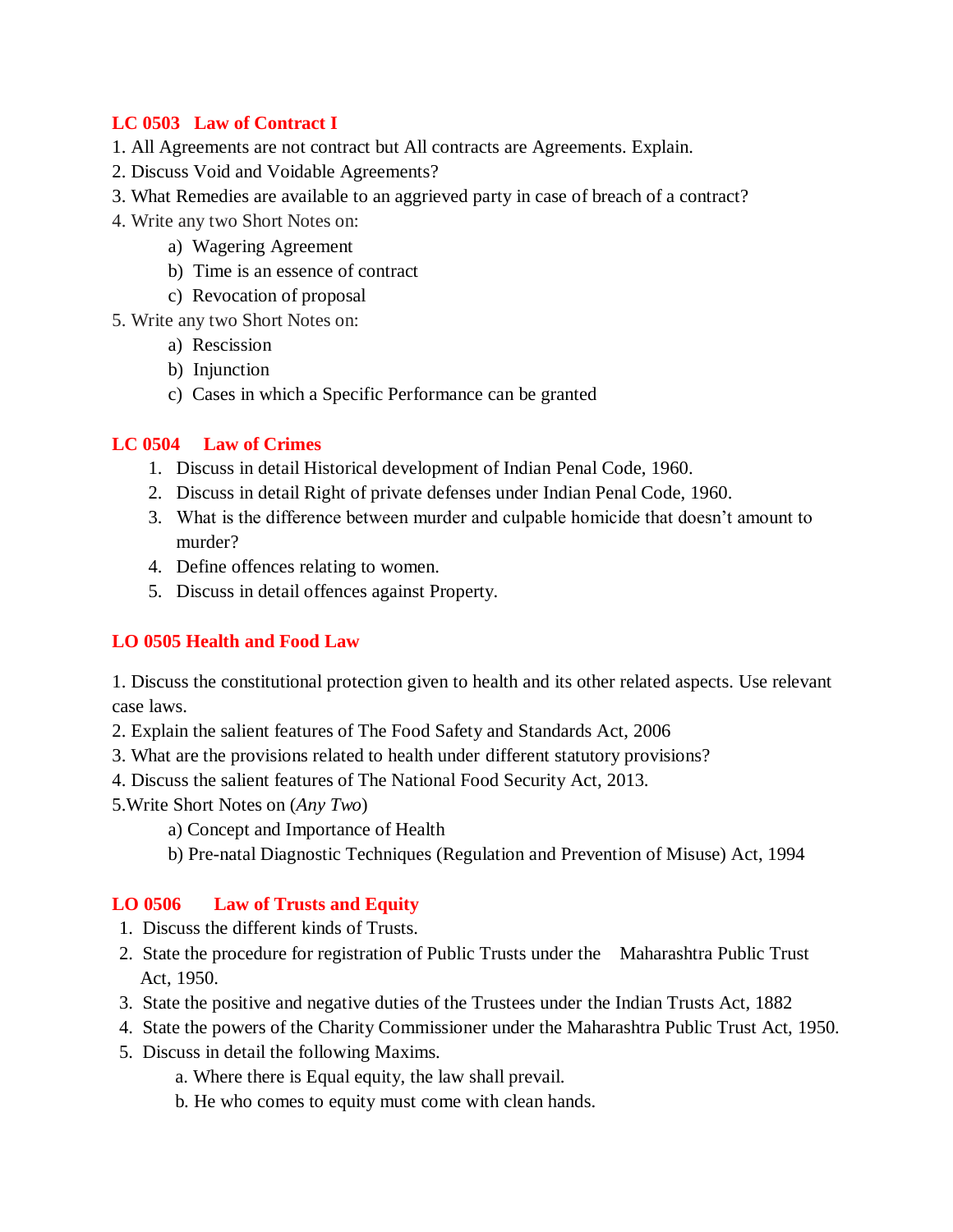- c. Doctrine of Cypres.
- d. Trust and Bailment, Trust and Agency.

#### **LO 0507: Criminal Psychology and Criminal Sociology (2017 Pattern)**

- 1. Define Criminology. Write a detailed note on positivist Approach of Cesare Lombroso.
- 2. Explain the process of profiling criminal personality. What are the factors underling criminal profiling? What are its merits and demerits?
- 3. Define Criminal Psychology. Examine the Psychological and Psychoanalytical approaches to crime.
- 4. What is Forensic Psychology? Discuss the role of Forensic Psychology in the investigation of crime.
- 5. Write short notes on the following:
	- a. Merton, anomie and strain
	- b. Socialization and Crime Differential association theory

#### **LO 0508 Agricultural Marketing Law:**

- 1. State and explain in detail the concept of Agricultural Marketing and Market.
- 2. What is the constitution of Market committee? Discuss the powers and duties of Market Committee.
- 3. Discuss the various provisions relating to registration of Plant Varieties and Essentially Derived Variety
- 4. Elaborate the important characteristic Features of Indian Agriculture and Farmers' Community
- 5. Write a note on
	- a. Experimental Crop Insurance (ECI)
	- b. Midday Meal Scheme (MMS)

#### **LO 0509 Intellectual Property Law – 1**

- 1. Elaborate Concept and Nature of Intellectual Property and explain various Theories of Intellectual Property
- 2. Discuss how the rights of Indigenous people are protected through IPR. Support your answer with appropriate illustrations.
- 3. How Indian patent law is harmonized with TRIPS agreement? Explain
- 4. Define Copyright and Neighbouring rights. Discuss protection of computer programmes and software in International instruments.
- 5. Define trademark. Discuss the important provisions of TRIPS agreement relating to protection of trademark.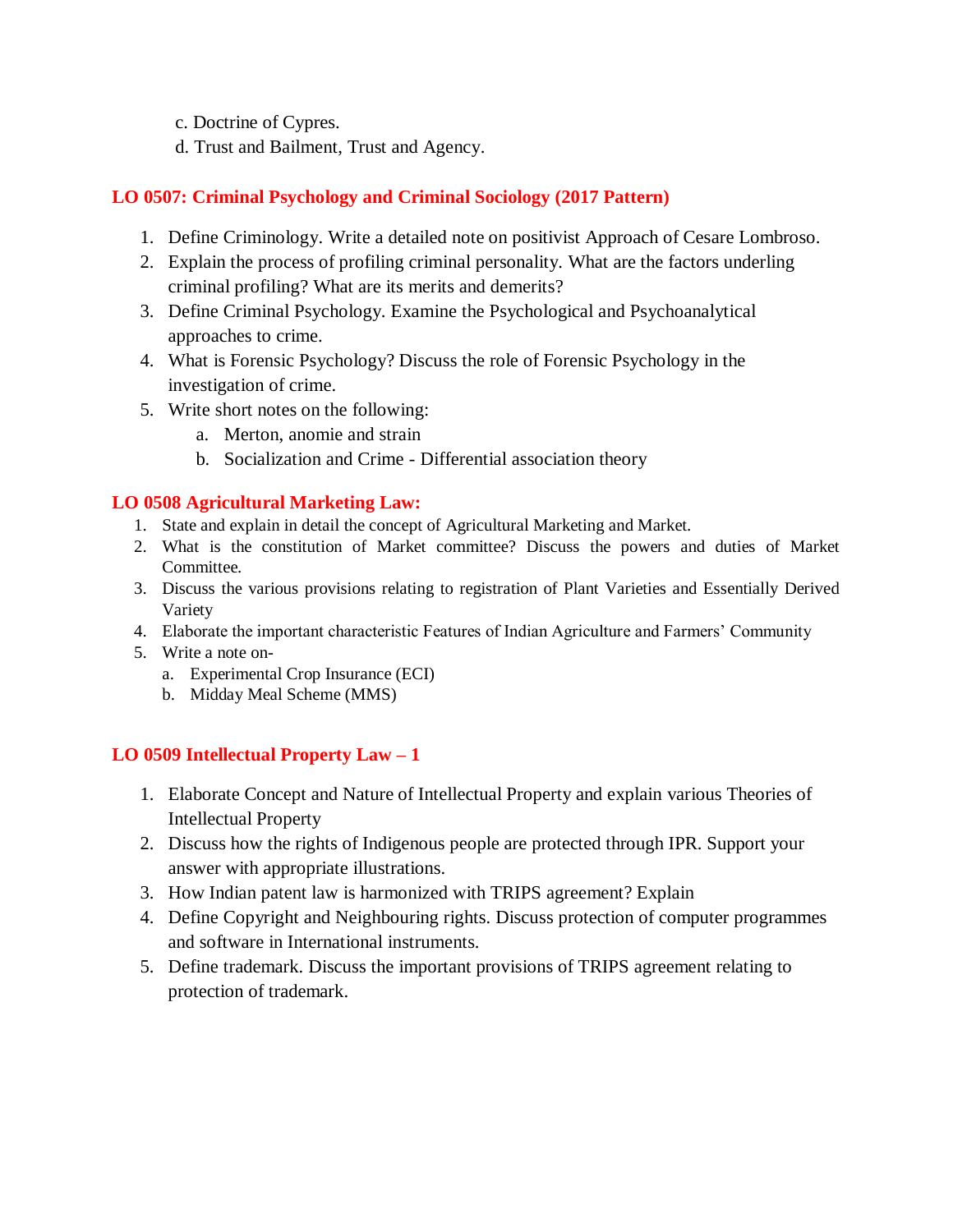### II term

#### **LC 0601 Constitutional law 1**

- 1. Preamble of the Constitution embodies all the ideals and aspirations for which the country had struggled during the British Regime. Discuss the importance of Preamble in interpreting the Constitution.
- 2. Write a detailed note on freedom of speech and expression and reasonable restriction under the Indian Constitution.
- 3. "Constitutional remedies as envisaged under the Constitution of India confer real meaning on Part-III of the Constitution." Explain this statement in the light of important judicial pronouncements.
- 4. Write a detailed note on nature and significance of directive principles of state policies. State significance of fundamental duties under the Indian Constitution
- 5. Discuss the various modes of acquisition and loss of Citizenship in India

#### **LC -0602 Family Law – II**

- 1. Define Will and Codicil. State the rules of execution of Privileged and Unprivileged will under the Indian Succession Act, 1925.
- 2. Explain the rules relating to succession in case a Hindu Male and Female dies Intestate under the Hindu Succession Act, 1956.
- 3. Discuss in detail the modes of effecting 'Partition' under Hindu Law
- 4. State the general principles governing intestate succession under the Muslim Law
- 5. Explain the law relating to succession under the Indian Succession Act,1925
- 6. in case a Christian dies Intestate.

#### **LC 0603 Law of Contract II**

- 1. DiscusstherightsanddutiesofBailorunderaContractofBailmentandrights and duties of Pawnee under the Contract of Pledge.
- 2. What are the essentials of Contract of Indemnity and Guarantee? Explain the various modes of discharge of Surety from liability.
- 3. Define "Principal" and "Agent". Explain the various modes by which an agency may be terminated? When is agency irrevocable?
- 4. Write any two Short Notes on:
	- a) Rights and liabilities of an Outgoing Partner.
	- b) Partnership at will and Particular Partnership.
	- c) Duties of Partners.
	- d) Effects of Non-Registration of partnership and its exceptions.
- 5. Write any two Short Notes on:
	- a) Contract of Sale & Hire-purchase agreement.
	- b) Caveat Emptor & its exceptions.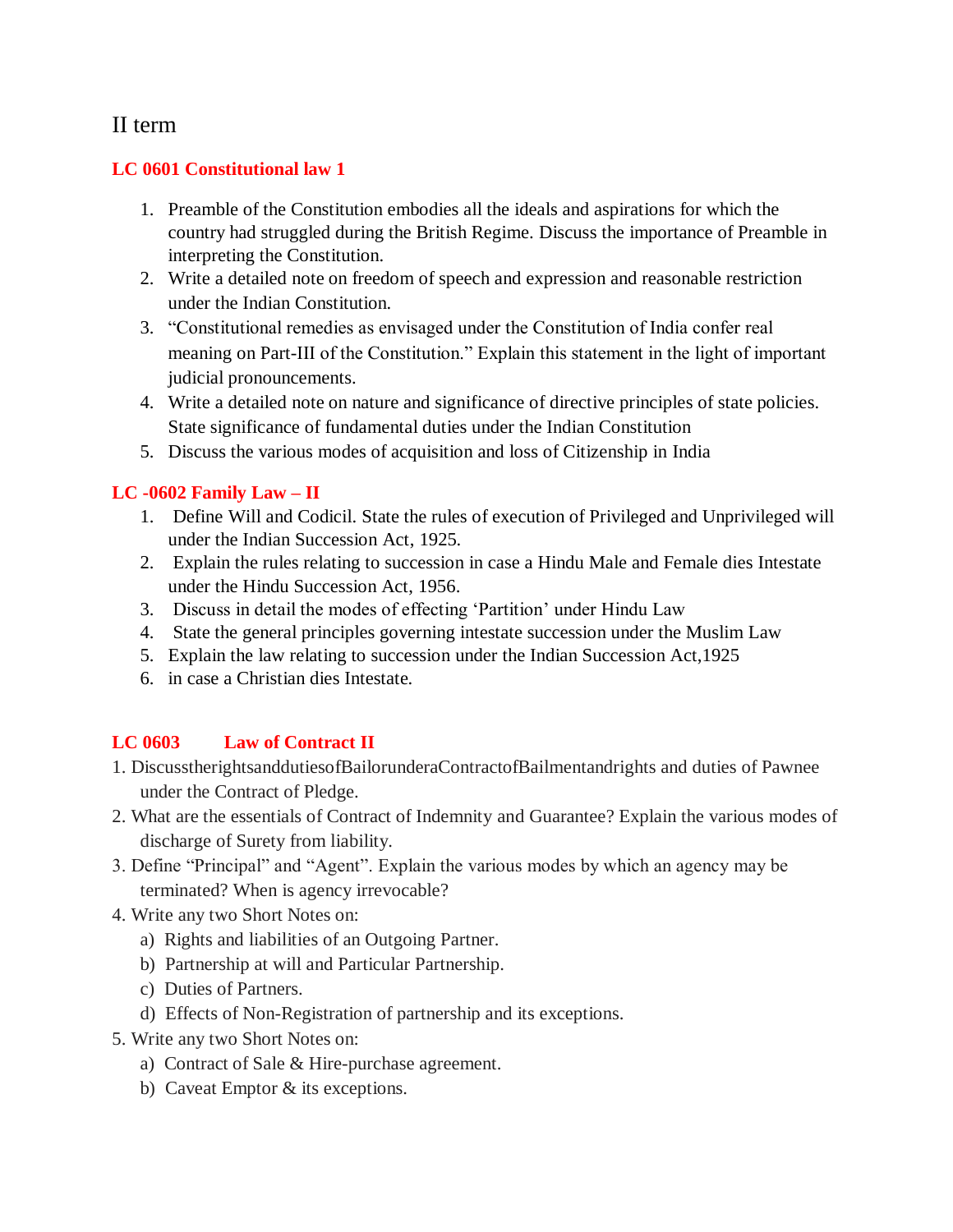- c) Kinds of Goods
- d) Rights of Unpaid seller.

#### **LC 0604 Tort and Consumer Protection Law**

- 1. Define 'Tort' and explain its essential elements with the help of case laws.
- 2. Discuss briefly vicarious liability of master liable for the tort committed by his servant.
- 3. What do you understand by the term 'Nuisance'? What are the different types of
- 4. nuisance?
- 5. Write a note on 'Defamation". Also state in brief defenses available in an action for defamation.
- 6. Write short notes on (Any two):
	- a. Who is a Consumer?
	- b. Procedure to file a complaint under the Consumer Protection Act

#### **LO 605 Media and Law**

- 1. Discuss different theories of Press?
- 2. What are the different facets of freedom of Speech and Expression under indian Constitution?
- 3. Write about regulatory mechanism of Media in India as provided under different laws.
- 4. Discuss critically 'Right to Privacy and Media'.
- 5. Write short notes (Any Two)
	- a) Kinds of Media
	- b) Censorship
	- c) Sedition

#### **LO 0606 Banking and Insurance Law:**

- 1. What are the banks the Indian Banking System consist of ? Discuss the functions of various types of banks in India.
- 2. Write a detail note on Monetary and credit Policy.
- 3. What are the Rights, duties and obligations of a banker?
- 4. Discuss the provisions relating to remedies to the customer under Banking Ombudsman, Consumer Protection Act 1986.
- 5. Discuss in detail the importance and essentials of formation of insurance contract.
- 6. Write a note on
	- a. Doctrine of proximate cause
	- b. Scheme of compulsory insurance

#### **LO 0607 Penology and Victimology**

**1.** Define nature and scope of Penology. Write a detailed note on Crime Control Mechanism.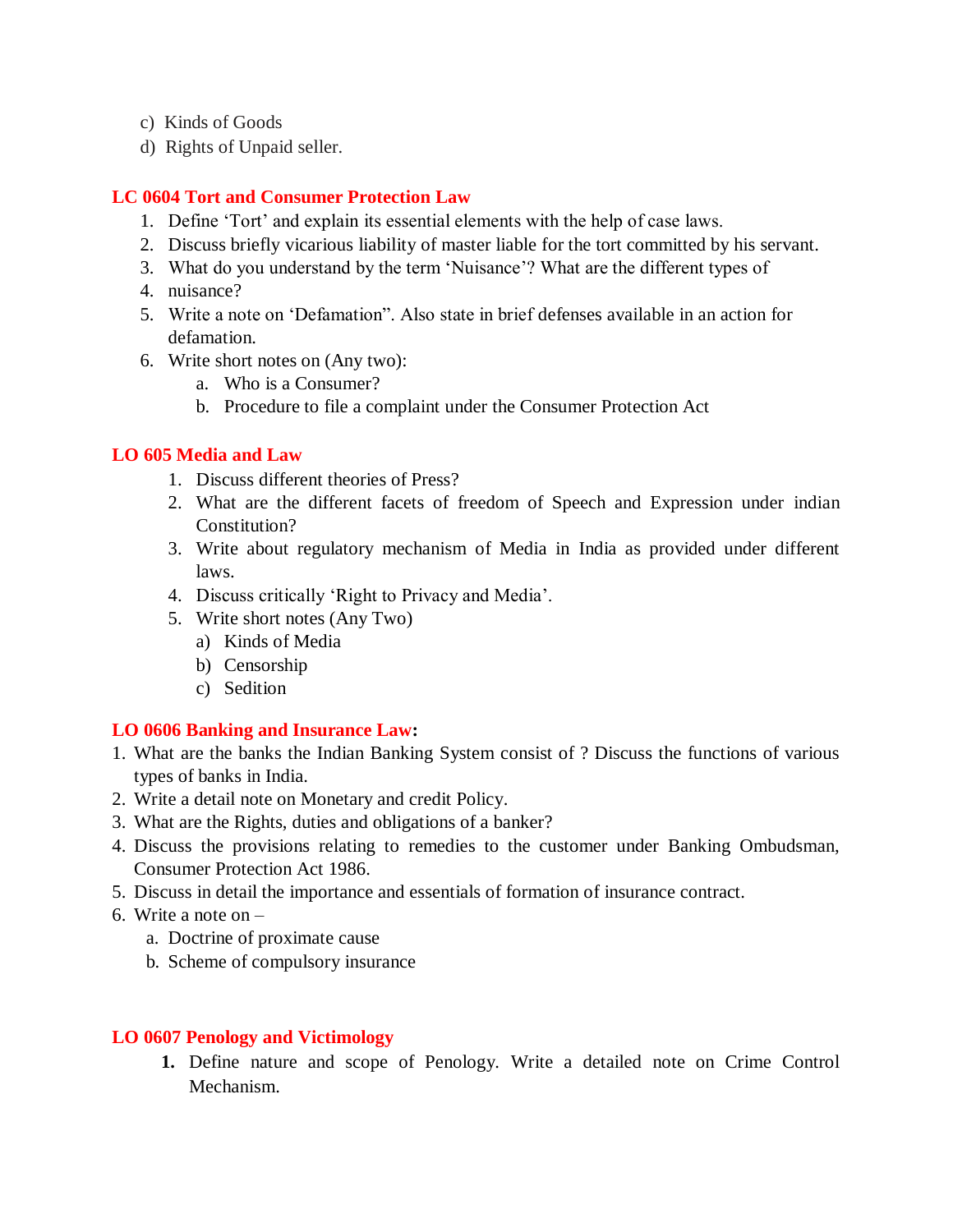- **2.** Write a detailed note on Theories of Punishment.
- **3.** Discuss Police Organization in India. Write Judicial Approaches and Legislative trends on it.
- **4.** Write a detailed note on Prison system in India.
- **5.** Write short notes on the following:
	- **a)** Open Prison
	- **b)** Parole

#### **LO 0608 Land Acquisition Law**

- 1. What are the salient features of the Land Acquisition Act, 1894?
- 2. Discuss the provisions relating to Right to property under the Constitution of India.
- 3. State and explain the provisions relating to determination of social impact and public purpose.
- 4. Discuss the procedure and manner of rehabilitation and resettlement under RFCTLARR Act, 2013
- 5. Write a note on
	- a. National Monitoring Committee for Rehabilitation and Resettlement
	- b. Temporary Occupation of Land

#### **LO 0609 Intellectual Property Law – 2**

- 1. Discuss the subject matter of Copyright. State and explain the rights of authors of various works under the copyright law.
- 2. "Geographical indication establishes product-place link." Discuss. Also state the procedure for registration and duration of protection of Geographical Registration in India
- 3. Examine the remedies available in case of infringement of patents
- 4. Explain the rights and liabilities of registered proprietors of Designs in India.
- 5. "Distinctiveness or capable of distinguishing is the criteria to register trade mark in India." Describe the conditions and procedure for registration of Trade Marks in India.

## **IV BA LLB**

#### **LC 0701 Constitutional Law II**

- 1. Explain the nature of Federal structure adopted by the Indian Constitution.
- 2. Explain the position of President in the Indian Constitution.
- 3. Explain the constitutional provisions relating to the contractual liability of the government.
- 4. Write brief note on:
	- a. Distribution of Executive power between Union and State
	- b. State Emergency
- 5. Write short answers on: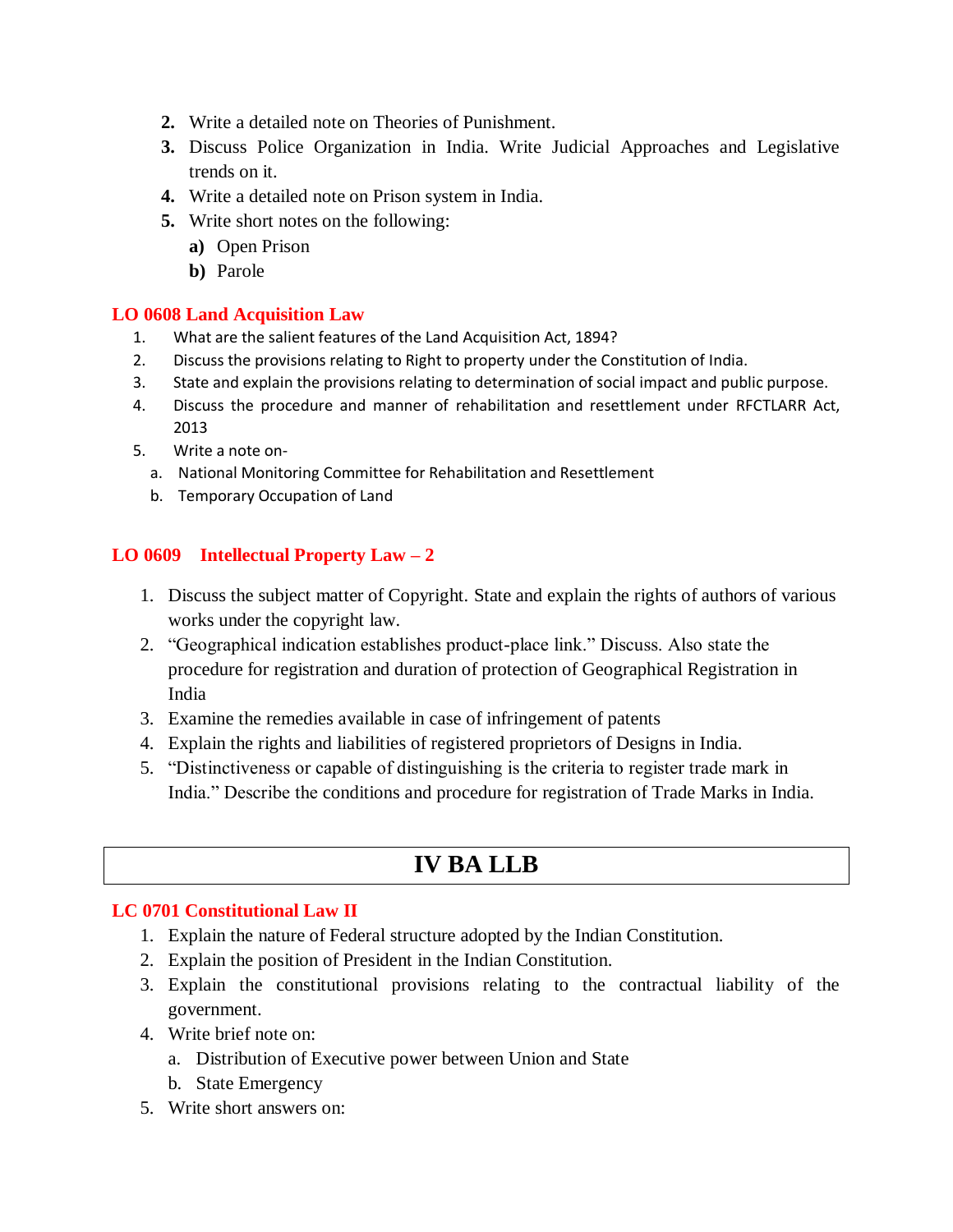- a. Public Service Commissions
- b. Finance Commission

#### **LC -0702 Property Law and Easement**

- 1. State in detail the essentials and legal effects of Valid Transfer.
- 2. Explain in detail 'Notice', 'Lis Pendens' and 'Fraudulent Transfer'.
- 3. Define Mortgage and Charge. Discuss in detail different kinds of Mortgage.
- 4. Discuss Rights and Liabilities of Mortgagor And Mortgagee.
- 5. Write a detailed note on the following.

a) Definition and Types of Easement.

- b) Extinction , Suspension and revival of Easement.
- c) Distinction between Leases and Licenses.

#### **LC 0703 Public International Law**

- 1. Define International Law. Write a brief note on development and codification of International Law.
- 2. Explain the relationship between International Law and Municipal Law with the help of various theories.
- 3. What is State jurisdiction? Explain the various kinds of State jurisdiction exercised by the States under the International Law.
- 4. State and explain pacific and coercive means for the settlement of International Disputes.
- 5. Write short notes on the following: a) International Treaties b) International Court of Justice

#### **LO705 Comparative Constitutions**

- **1.** Discuss the types and Characteristics of Constitution and explain the scope & significance of comparative study of Constitution in Constitution making?
- **2.** Explain the feature of 'federalism' and 'Co-operative federalism'? Discuss the distribution of legislative, executive and financial power in a federal system with special reference to USA and India?
- **3.** Write a detailed note on Concept of Judicial Review and explain the growth of Constitutional law under Judicial Review in India with relevant judicial pronouncements?
- **4.** What are the incidents of written constitution? Write a comparative note on justiciability and non-justiciability of written constitutions?
- **5.** Write a detailed note on Interpretation of Constitutional provisions with special reference to USA and India? Give relevant case laws.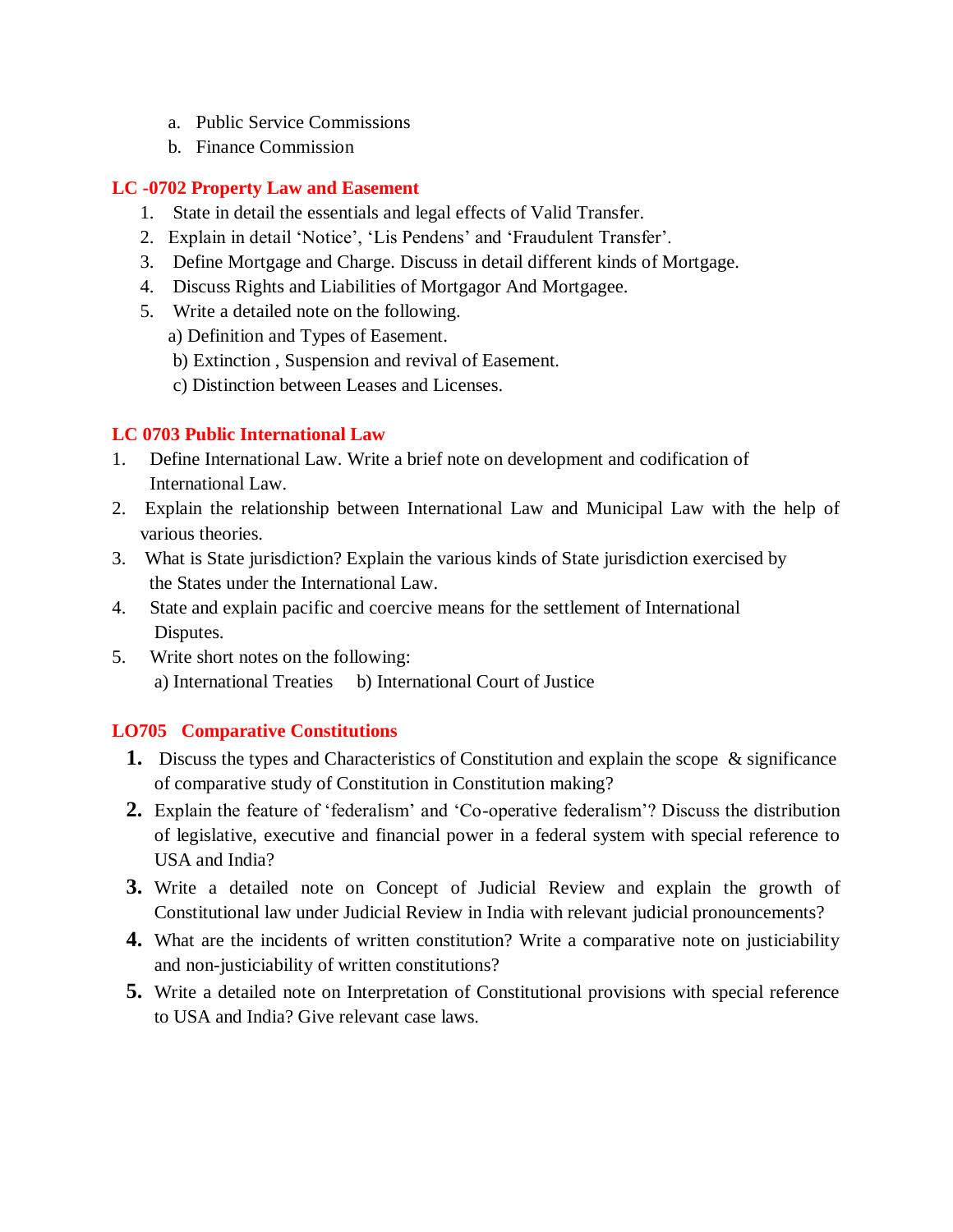#### **LO 0706 Investment Securities Law**

- 1. What is secondary market? What are the developmental benefits associated with the existence of securities market?
- 2. What is a stock exchange? What securities can be traded on the stock exchange? What is market abuse?
- 3. What is a Depository? Who are depository participants? What are the advantages to an investor?
- 4. What is meant by corporisation and demutualisation of stock exchange and explain the procedure for corporisation and demutualisation.
- 5. Write any two Short Notes on:
	- a) Shelf Prospectus and Abridged Prospectus
	- b) Over the Counter Exchange of India
	- c) Corporate Governance
	- d) Government Securities

#### **LO 0707 Criminal Minor Acts**

- **1)** Discuss in detailed the important provisions of The Maharashtra Police Act, 1951.
- **2)** Discuss in detailed the important provisions of The Prevention of Corruption Act, 1988**.**
- **3)** Discuss in detailed the important provisions of The Maharashtra Control of Organized Crime Act, 1999.
- **4)** Discuss in detailed the important provisions of The Narcotic Drugs and Psychotropic Substances Act, 1985.
- **5)** Write short notes on the following:
	- **a)** Adoption.
	- **b)** Salient Features of the IT Act, 2000.

#### **LO 0708 Cooperative Law:**

- 1. Elaborate the fundamental principles of co-operation.
- 2. Discuss in detail history, growth and development of co-operative movement in India.
- 3. State and explain the importance of bye-laws, important features of model bye-laws under the Maharashtra Cooperative Societies Act, 1960.
- 4. State and explain the provisions relating to procedure for admission, continuation and cessation of membership, removal and expulsion of a member under the Maharashtra Cooperative Societies Act, 1960.
- 5. What are the rights, privileges and immunities of a society?

#### **LO 0709 Private International law**

1. Explain Private International Law rules relating to the 'Law of Property' in view of Indian practice.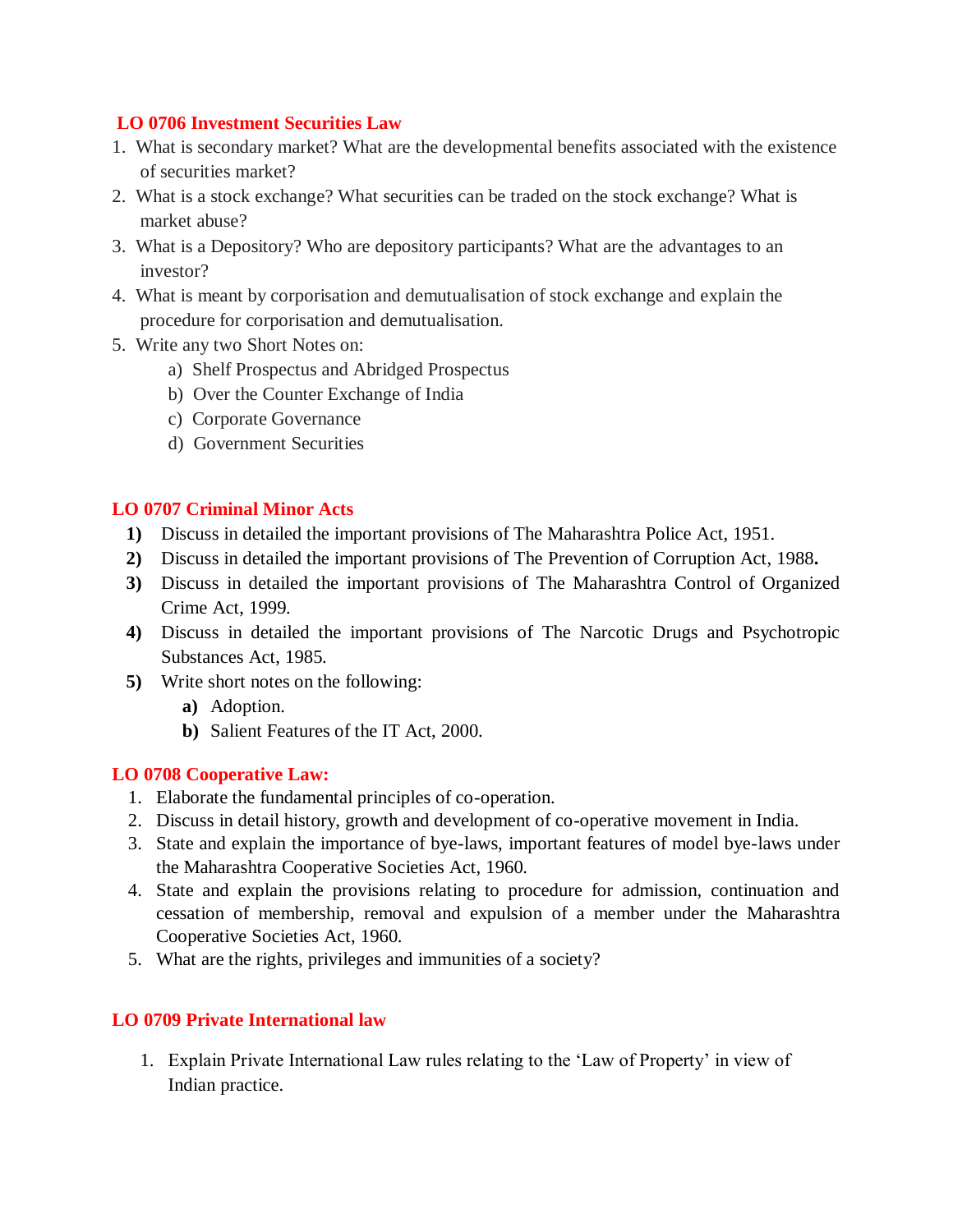- 2. Discuss the law relating to contractual obligations under the Private International law
- 3. Explain the status of legitimacy under the Private International Law
- 4. Examine the rules governing marriage and dissolution of marriage under Private International law
- 5. Explain various theories and sources of the Private international law

# **II Term**

#### **LC 0801 Labour and Industrial Law:**

- 1. State and explain the provisions relating to authorities, their powers and functions under the Industrial Disputes Act, 1947.
- 2. When a strike and lock is illegal under the Industrial Disputes Act, 1947? Discuss the conditions necessary to declare strike or lock out under the Act.
- 3. Discuss the provisions relating to health and safety under the Factories Act, 1948.
- 4. Explain the provisions relating to employer's liability for compensation under the Employee's Compensation Act, 1923.
- 5. Write a note on
	- a. Licensing of contractor under The Contract Labour (Regulation and Abolition) Act, 1970,
	- b. Fixation and Revision of Minimum Wages under the The Minimum Wages Act, 1948.

#### **LC 0802 Jurisprudence**

- 1. Discuss nature, scope and utility of Jurisprudence.
- 2. Article 141 of the Indian Constitution confers a Constitutional status on the doctrine of precedent. Explain the nature of Article 141 *vis-à-vis* doctrine of precedent.
- 3. Explain Roscoe Pound's contribution in the development of Sociological school.
- 4. Write brief note on:
	- a. Kinds of Properties
	- b. Hohfeldian classification of Legal Rights
- 5. Write short answers on:
	- a. Title
	- b. Kinds of Liability

#### **LC 0803 Law of Evidence**

- 1. What are different types and provisions of presumptions under the Indian Evidence Act, 1872.
- 2. All confessions are admission and all admissions are not confession, explain.
- 3. Explain different provisions of burden of proof under the Indian Evidence Act, 1872.
- 4. What is primary and secondary documentary evidence? Explain when the oral evidence is allowed for the contents of documentary evidence.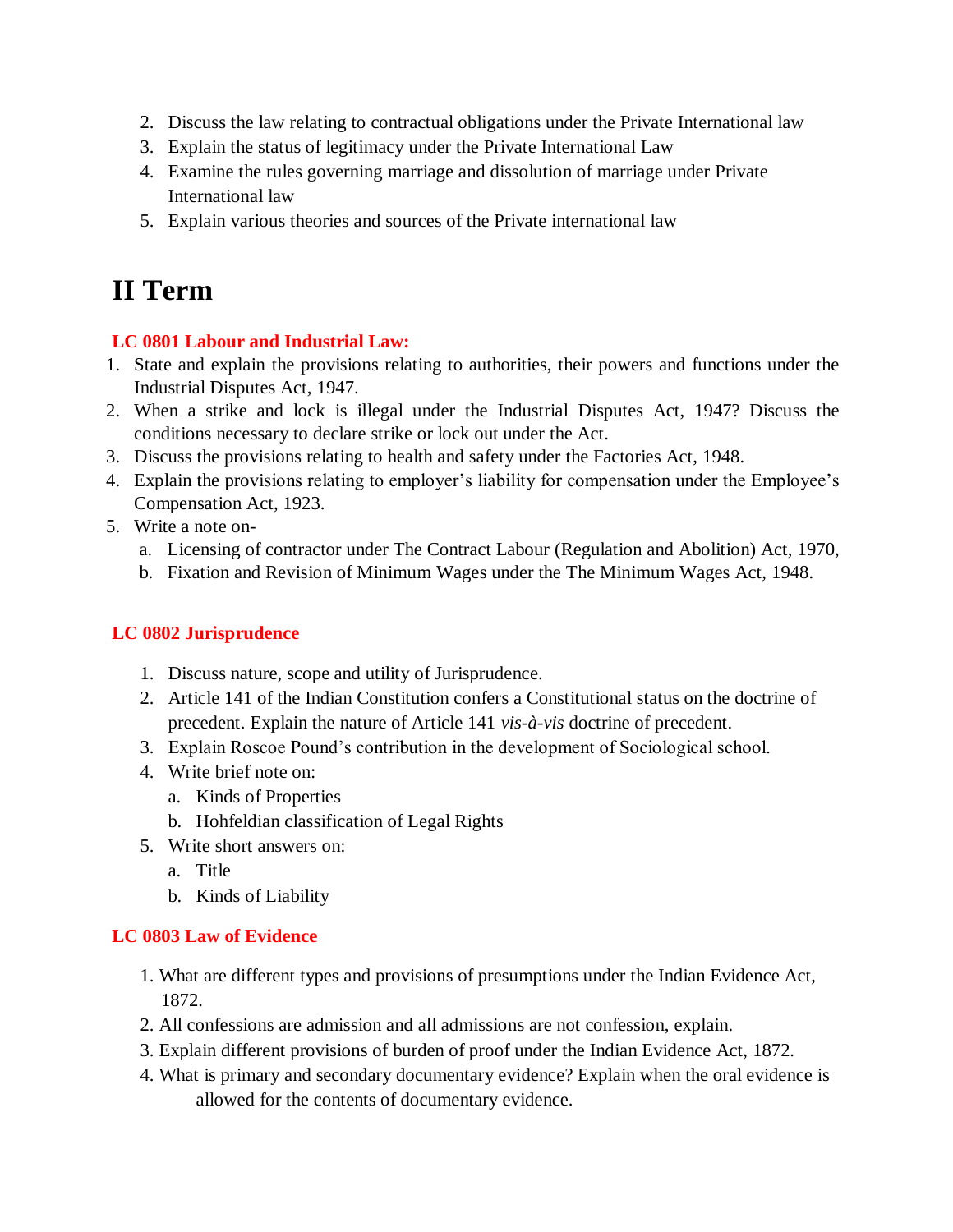- 5. Write any two short notes:
	- a. Motive, Preparation and Conduct.
	- b. Estoppel

#### **LP 0804 Practical Training Paper II - Alternate Dispute Resolution System**

- 1 Write a draft of a domestic arbitration agreement after a commercial dispute has arisen between parties.
- 2 Write a draft of an application to the Court for setting aside an arbitration award
- 3 Explain the nature, scope, importance and various techniques of ADR system.
- 4 State and explain the provisions relating to Lok Adalat under the Legal Services Authorities Act, 1987.
- 5 Explain the provisions relating to conduct of arbitration proceeding under the Arbitration and Conciliation Act, 1996

#### **LO 0805 Human Rights Law and Practice**

- 1. Write on historical origin and nature of Human Rights in International and National Scenario.
- 2. Discuss the First-Generation Human Rights in the context of Indian Constitution. Cite appropriate case laws.
- 3. Write a critical note on Third-Generation Human Rights with the help of decided case laws.
- 4. What do you understand by 'Vulnerable and Disadvantaged Group'? Explain the status of socially and economically Disadvantaged groups.
- 5. Discuss the object, nature and scheme of the Protection of Human Rights Act, 1993.

#### **LO 0806 Competition Law**

- 1. Explain in detail the anti-competitive agreement.
- 2. What is cartel? Discuss different forms and types of cartels.
- 3. What constitutes as abuse of dominant position?
- 4. What is Competition Commission of India? Elaborate different functions and enquiries carried out by it.
- 5. What is combination? Explain different provisions of combination from the Competition Act.

#### **LO 0807 Vulnerable and Disadvantaged Groups and Criminal Law**

- **1.** What is the meaning of Vulnerable & Disadvantaged Groups? Discuss in detailed the Role of Criminal Law as a tool of Social Change.
- **2.** Discuss in detailed the important provisions of The Protection of Civil Rights Act, 1955.
- **3.** Discuss in detailed the important provisions of The Scheduled Caste and Scheduled Tribes (Prevention of Atrocities) Act, 1989.
- **4.** Discuss in detailed the important provisions of The Dowry Prohibition Act, 1961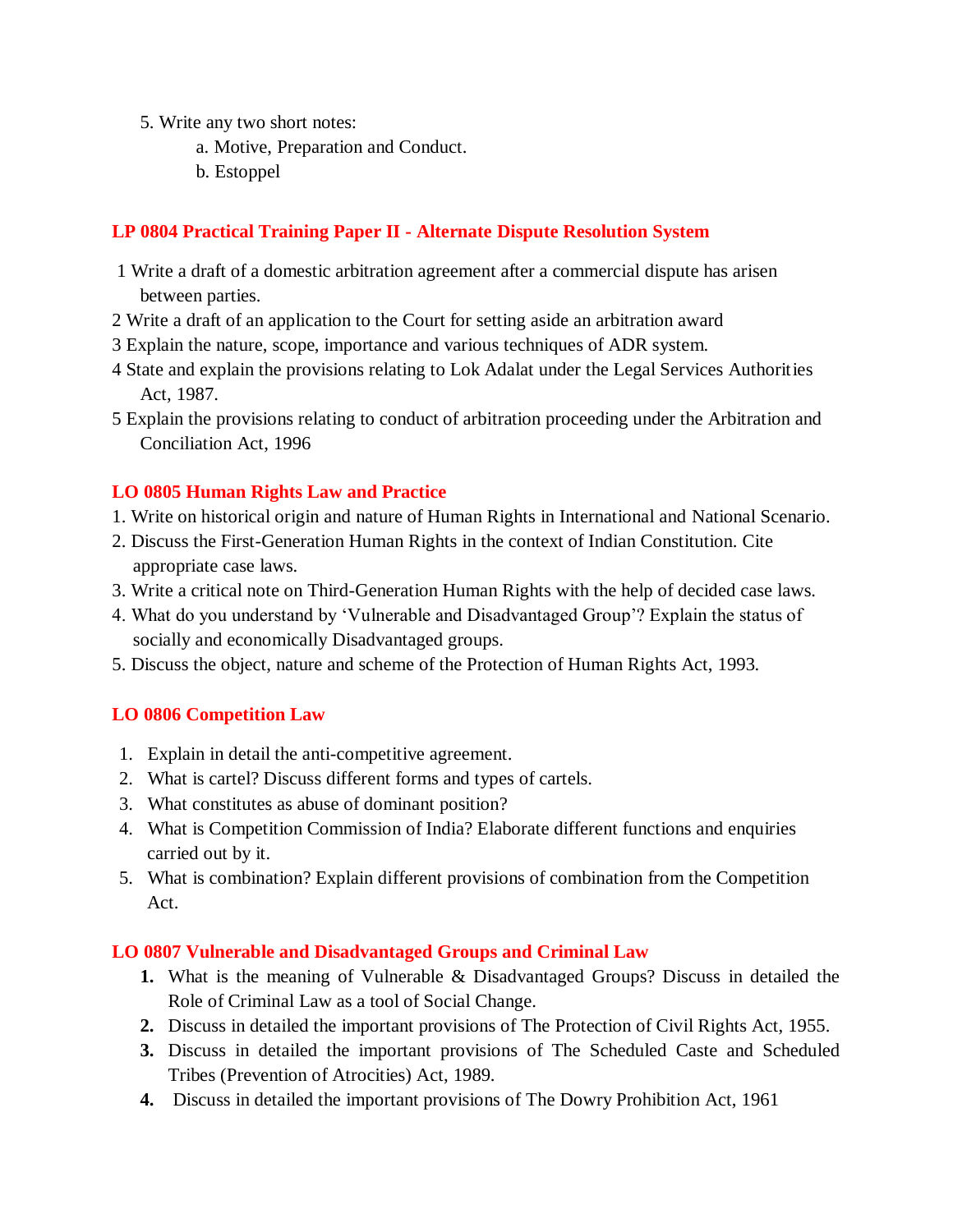- **5.** Write short notes on the following:
	- **a)** Social Landscape of Prostitution under The Immoral Traffic (Prevention) Act, 1956.
	- **b)** Offences and Penalties under PCPNDT Act, 1994.

#### **LO 0808 Civil Minor Acts :**

- 1. Explain the aim and object of the Interest Act, 1978. What are the powers of Court with regard to allow interest under the Act?
- 2. State and explain the provisions relating Civil Judges under The Maharashtra Civil Courts Act, 1869.
- 3. Discuss in detail the procedure where objection is taken on appeal or revision that a suit or appeal was not properly valued for jurisdictional purposes.
- 4. What are the documents registration of which is compulsory under The Registration Act, 1908?
- 5. Write a note on
	- a. Stamp and mode of using them under The Maharashtra Stamp Act, 1958
	- b. Essential features of negotiable instruments

#### **LO 0809 International Economic law**

- 1. Define International Economic Law (IEL). Trace the origin and development of IEL. Explain the nature and sources of IEL.
- 2. Explain the structure, power and functions and the World Bank. How is it different from the Asian Development Bank?
- 3. Explain the powers and functions of IMF.
- 4. Examine the dispute settlement mechanism under WTO.
- 5. Explain the detail UN Convention on Contracts for International Sale of Goods

## **V BA LLB**

#### **LC 0901 Civil procedure code**

- 1. What are general rules of pleadings? Explain rules relating alternative and inconsistent pleadings
- 2. Explain the written statement filed by the defendant. What is third party procedure?
- 3. Explain Res judicata and distinguish it between res-subjudice and doctrine of estoppel
- 4. Explain appeal, revision and review
- 5. Elaborate the provisions of suit filed by and indigent person.
- 6. State the provisions on adverse possession with reference to Limitation Act

#### **LC 0902 Interpretation of Statutes**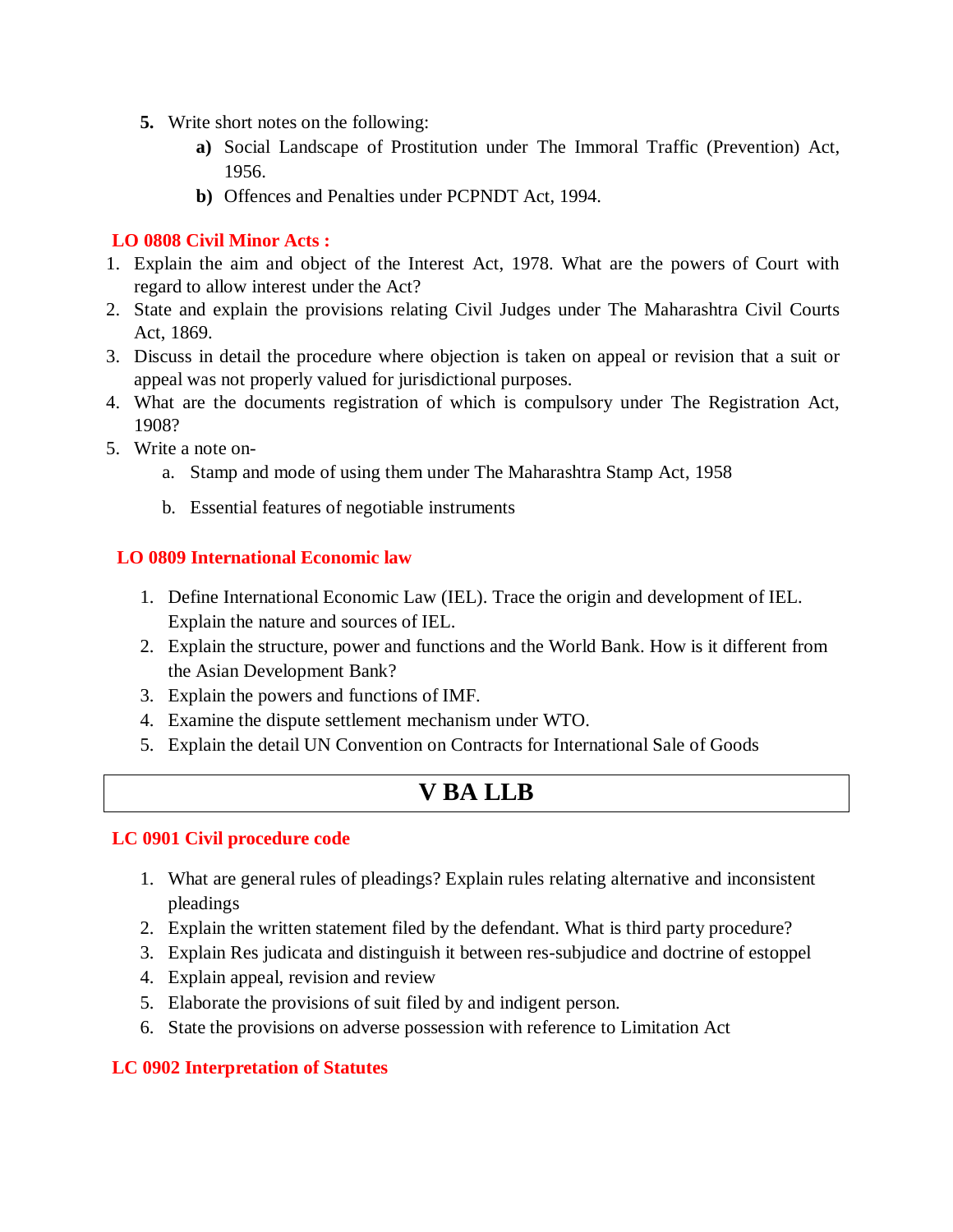- 1. What is Golden Rule of construction? Compare it with Literal and Mischief Rules of construction.
- 2. What are the different types of External Aids to construction?
- 3. Distinguish between penal and remedial statutes. Explain the rules of interpreting penal statutes.
- 4. Discuss the rules relating to commencement and operation of statutes.
- 5. Write following short notes from the General Clauses Act, 1897:
	- a. Immovable property
	- b. Central Government

#### **LO 0903 Environmental Law**

- 1. Discuss in detail the constitutional perspective of environmental protection under the Indian Constitution.
- 2. Write a note on salient features of Indian Forest Act, 1927.
- 3. Examine on important provisions of and authorities created under Environmental Protection Act, 1986.
- 4. Discuss the establishment, jurisdiction, powers and functions of the National Green Tribunal under the National Green Tribunal Act, 2010.
- 5. Write Short Notes on (Any two)
	- a) Sustainable Development
	- b) Trail Smelter Arbitration
	- c) Public Trust Doctrine

#### **LP 0904 Drafting, Pleading and conveyance-(Write TOTAL 7 Questions)**

- 1. Draft a written statement on behalf of defendant in case of defamation
- 2. Draft a private criminal complaint u/s 138 of Negotiable instrument act and S. 420 of Penal law of India
- 3. Draft a sale deed for apartment in the condominium purchased by purchaser from builder
- 4. Draft a partnership deed between partners intending to conduct Wholesale Grain **Business**
- 5. Draft following applications
	- a. Amendment of plaint
	- b. Bail before magistrate
	- c. Probate
- 6. Draft a writ of mandamus to be filed in high court at Mumbai for extending protection to doctors serving in Covid ward
- 7. Draft suit for specific performance relating to agricultural property purchased by farmer
- 8. Draft a complaint in consumer forum relating to defect in washing machine

**Add- Report of visit to sub-registrar office**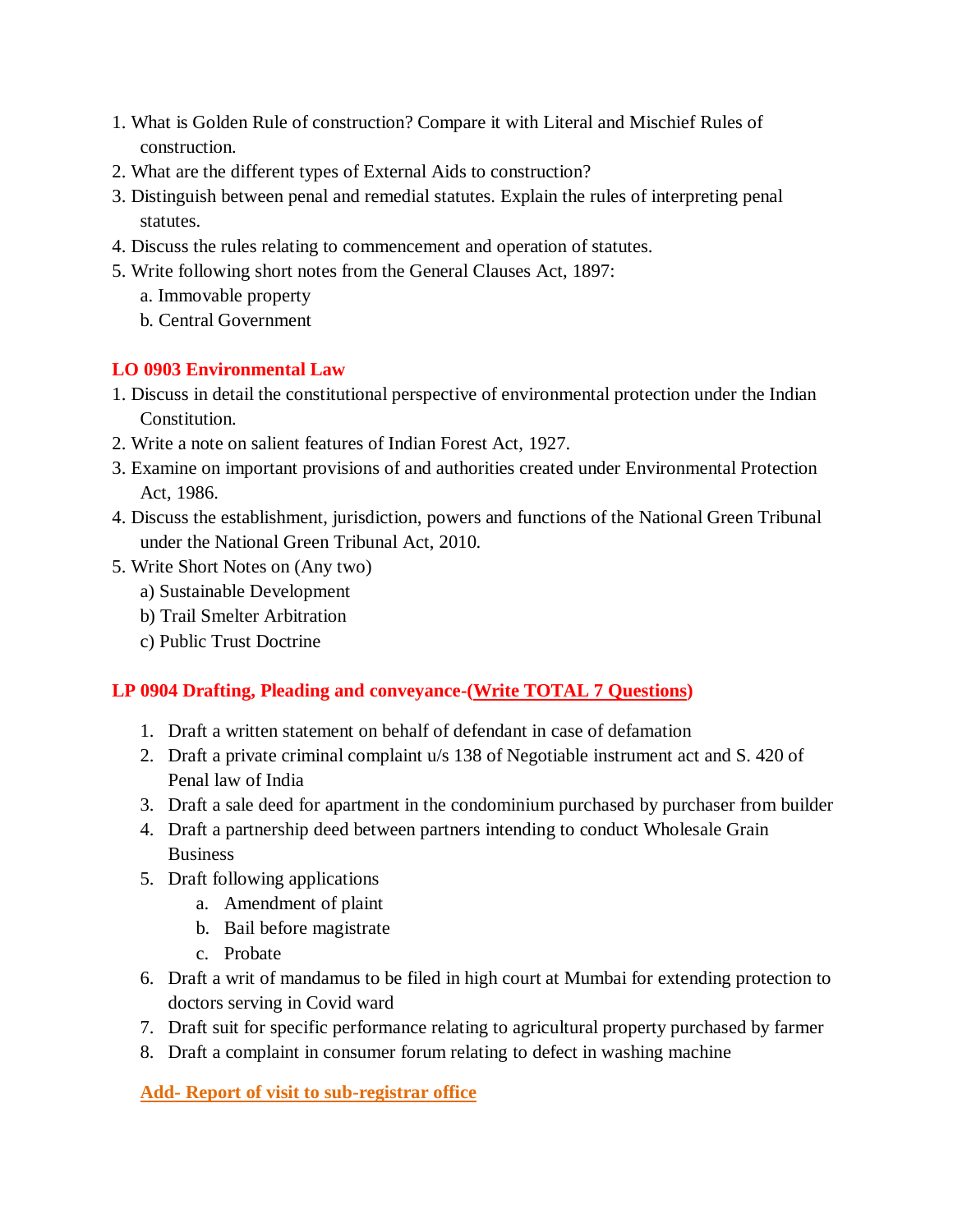#### **LO 0905 Law on Education**

- 1. Critically examine the constitutional and judicial perspectives of Right to Education in the Indian context. Cite appropriate case laws.
- 2. Discuss the salient features of The Right to Free and Compulsory Education Act, 2009.
- 3. What are the different kinds of universities? Explain the salient features of The Maharashtra Public Universities Act, 2016.
- 4. Define the term 'Ragging'. Discuss the legal mechanism to tackle the menace of ragging in educational institutions with reference to relevant provisions of the Maharashtra Prohibition of Ragging Act, 1999.
- 5. What do you understand by the term 'Capitation Fee'. Evaluate the relevant provisions of the Maharashtra Educational Institutions (Prohibition of Capitation Fee) Act, 1987.

#### **LO 0906 Principles of Taxation**

- 1. Explain different heads of income and computation of income.
- 2. Discuss taxation of natural and legal persons.
- 3. Explain powers and functions of various authorities under the Income Tax Act, 1961.
- 4. Discuss law relating to levy and collection of tax under the Central Goods and Services Tax Act, 2017.
- 5. Explain the provisions of the Central Goods and Services Tax Act, 2017 relating to Returns, Payment of tax, Refunds and Assessment.

#### **LO – 907 Law of Forensic Science**

- 1. Explain right to privacy and right against self-incrimination with leading case laws?
- 2. Define forensic science, Discuss in brief its importance in criminal laws?
- 3. Elaborate the concept of DNA fingerprinting? Explain its role in crime Investigation?
- 4. What is meaning of questioned documents? Discuss handwriting analysis with its evidentiary value?
- 5. Write short notes on the following: (Any three)
	- a) Guidelines of National Human right commission for Brain-mapping.
	- b) Role of ballistic expert.
	- c) Pornography.
	- d) Sources of questioned documents.
	- e) Exhumation

#### **LO 0908 Land Laws I:**

- 1. State and explain the provisions relating to alterations, additions and defects to structure and building under the Maharashtra Ownership of Flats Act.
- 2. Elaborate the rights, duties, liabilities and disabilities of an apartment owner, tenants and users under the Maharashtra Apartment Ownership Act.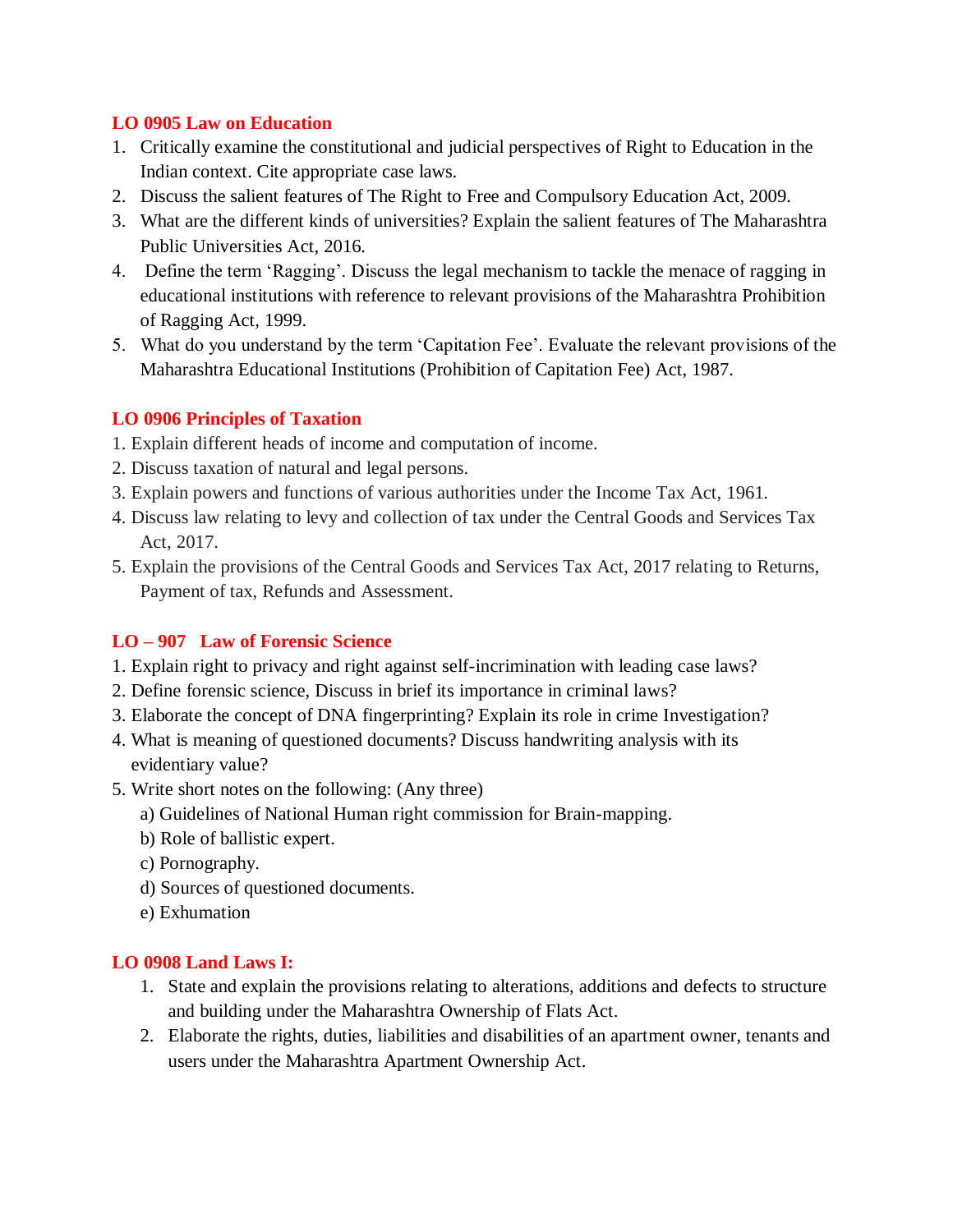- 3. Discuss in detail functions, duties, obligations and liabilities of a promoter from advertisement to completion of project under the RERA Act, 2016.
- 4. State and explain the provisions relating to development Plan, its contents and implementation under The Maharashtra Regional and Town Planning Act, 1966,
- 5. What are the grounds available to the landlord for recovery of possession of the premises from the tenant under The Maharashtra Rent Control Act, 1999?

#### **LO 909 International law on Air, Space and sea**

- 1. Explain in detail Definition, Nature, Scope and Sources of Air Law
- 2. With help of The Chicago Convention, 1944, elaborate Ariel Navigation
- 3. Explain Fundamental Principles of Space Law
- 4. Discuss law of sea with reference to Continental Shelf
- 5. Elaborate on Protection of the Space Environment

# **II Term**

#### **LC 1001 Criminal Procedure Code**

- **1.** Explain the procedure of the trial before a court of sessions.
- **2.** Explain the meaning of "arrest" and discuss the circumstances in which the arrest of a person becomes necessary.
- **3.** Discuss the circumstances in which a search of a place can be made without a warrant under the Code of Criminal Procedure, 1973.
- **4.** What are the contents of charge? Explain the consequences of defective charges. When can court alter the charge?
- **5.** Write short notes on the following:
	- **a)** Investigation and Inquiry.
	- **b)** Appeal.

#### **LC 1002 Administrative Law**

- **1.** Explain the nature, scope and development of Administrative Law.
- **2.** Explain the doctrine of bias with the help of decided cases.
- **3.** Explain the extent of tortious liability of government under Article 300 of the **Constitution**
- **4.** Explain the salient features of the Right to Information Act, 2005.
- **5.** Write Short Notes (*Any Two*)
	- a) Delegated Legislation
	- b) Doctrine of Legitimate Expectations
	- c) Lokpal and Lokayuktas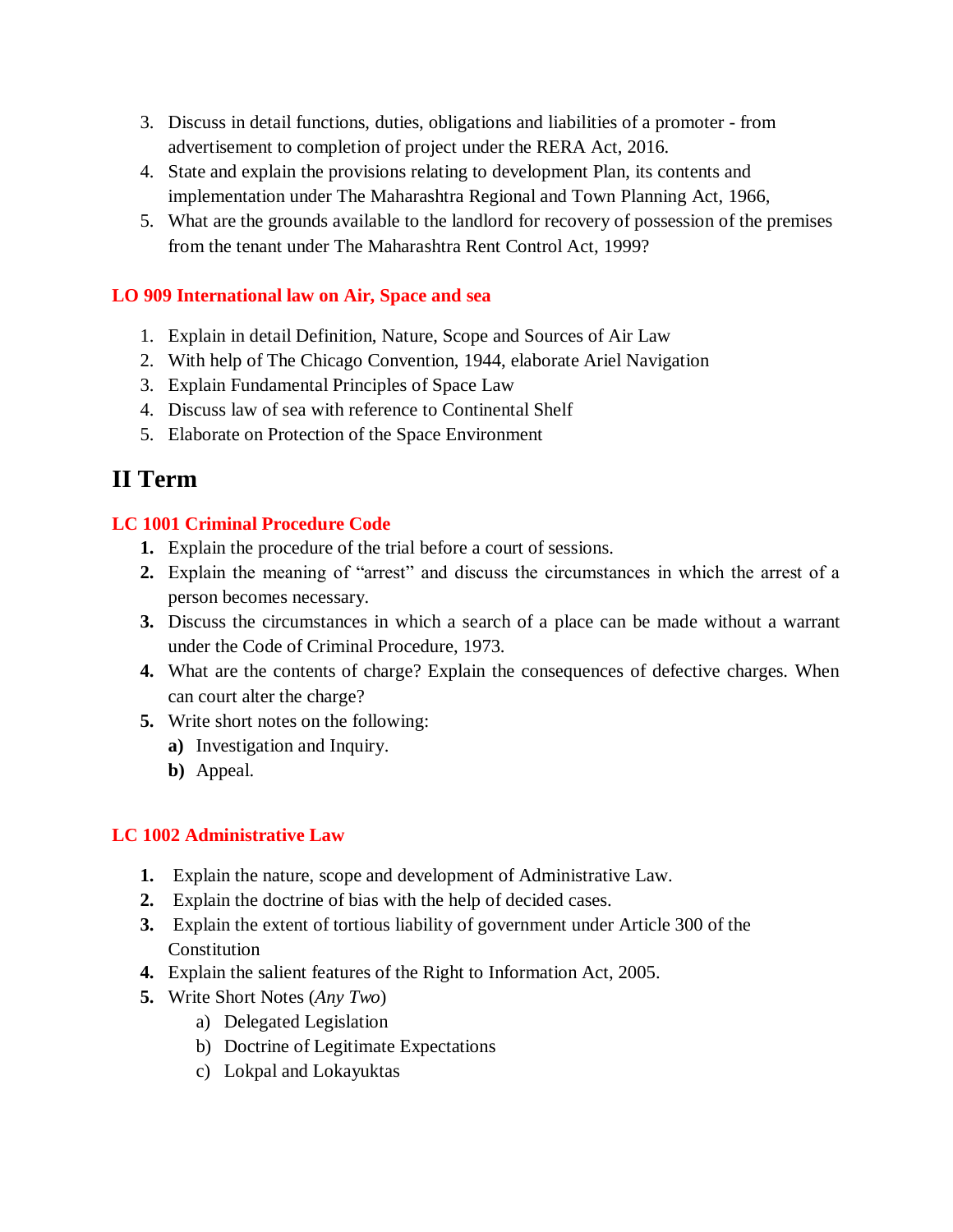#### **LC 1003 Company Law**

- 1. Discuss distinctions between a Company and a partnership. Explain advantages of a Company with help of relevant case laws.
- 2. The Doctrine of Indoor Management had its genesis in the case *Royal British Bank v. Turquand*. Explain.
- 3. What is the legal position of Director? Discuss the powers and duties of the Director.
- 4. State and explain the provisions relating to Prevention of Oppression and mismanagement under the Companies Act 2013.
- 5. Write any two Short Notes on:
	- a) Charge.
	- b) Extraordinary general meeting.
	- c) Private placement.
	- d) National Company Law Tribunal.

#### **LO 1005 Election Law**

- 1. Examine the role of election as a democratic process and its statutory significance under the Representation of People Act, 1951.
- 2. Discuss in detail the election process for the post of President and Vice-president under the Indian Constitution.
- 3. 'By and large electoral reforms in India are introduced by the judiciary' Do you agree with the statement? Justify your answer with the help of decides cases.
- 4. Write in detail about 'Model Code of Conduct' and 'Use of Media' in the election.
- 5. Write a Short Note on (Any Two)
	- a) Preparation and revision of electoral rolls
	- b) Powers and functions of Election Commission
	- c) Jurisdiction of High Court in election petitions

#### **LO 1006 Bankruptcy and Insolvency Law**

- 1. What is the purpose of enactment of the Insolvency and Bankruptcy Code? To whom shall the provisions of the Code apply?
- 2. What is the Insolvency Resolution Process for financial creditors? & what is the Insolvency Resolution Process for operational creditors?
- 3. Who shall appoint the Insolvency Resolution Professional? What shall be the rights of Insolvency Resolution Professional when he is vested with the management of the affairs of the corporate debtor? What is the procedure for replacement of insolvency resolution professional?
- 4. Write detailed note on Insolvency Resolution and Liquidation Process for Corporate Persons
- 5. Explain various Authorities under the Code